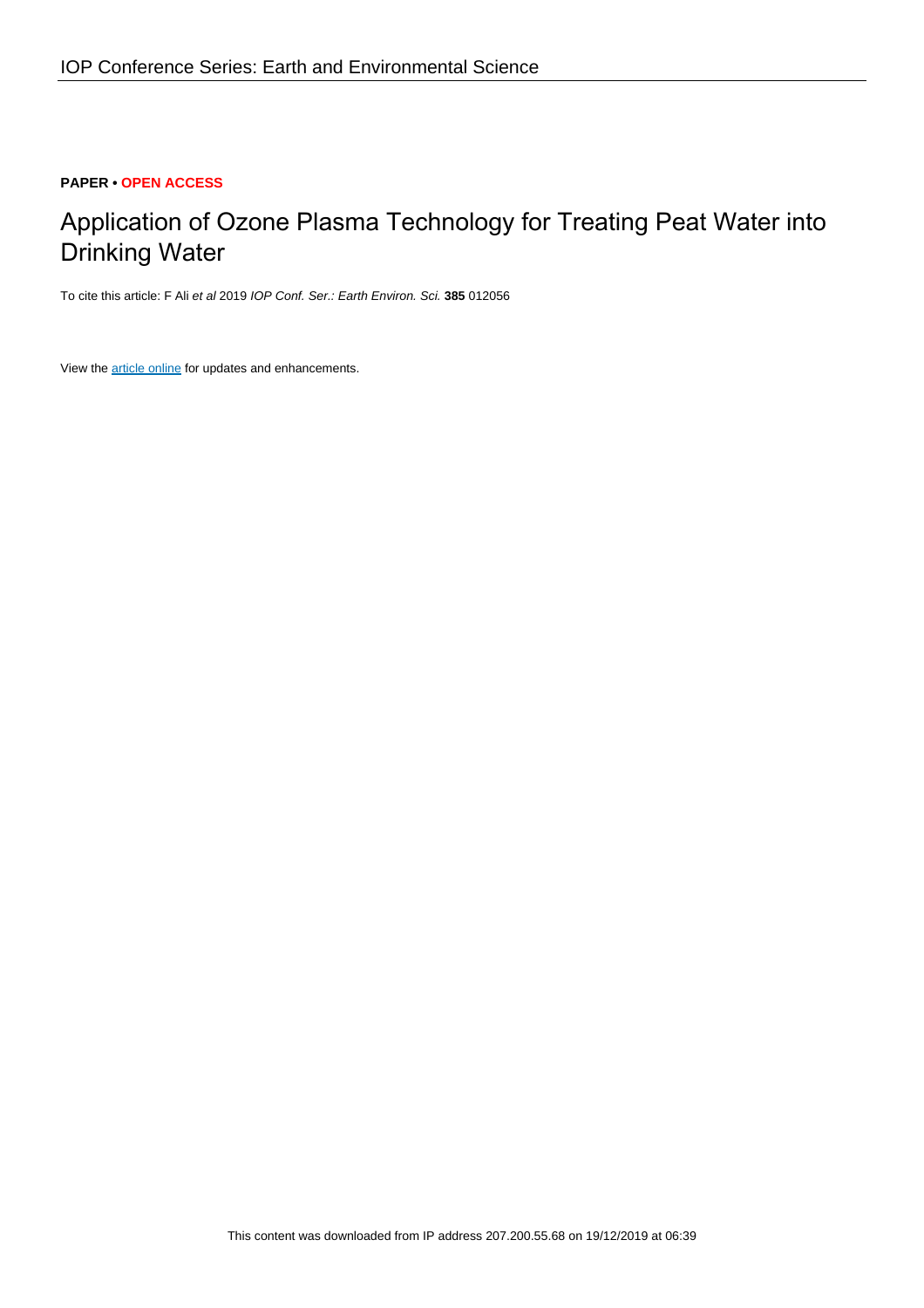IOP Publishing

## **Application of Ozone Plasma Technology for Treating Peat Water into Drinking Water**

## **F Ali1,2,3, D L Lestari<sup>2</sup> , and M D Putri<sup>2</sup>**

Department of Civil Engineering, Faculty of Engineering, Universitas Indonesia, Depok, 16424, Indonesia Indonesia Water Institute, Tanjung Barat Indah, South Jakarta, 12530, Indonesia Ministry of Public Works and Housing, Jl. Pattimura No. 20, Kebayoran Baru, South Jakarta, 12110, Indonesia

Email: firdausali@ymail.com

**Abstract**. The need of clean water will continue to increase along with the increase of population. However, not all regions in Indonesia have a potential for raw water sources that meet standards to be treated into clean/drinking water, so an alternative water treatment needs to be developed. Peat water is one of water sources that is often found in lowland swamps or in tidal conditions which is much located in Sumatera and Kalimantan. Peat water requires an appropriate technology to be able to treat water into clean water. Peat water treatment using ozone plasma technology is one of technological breakthroughs that can treat peat water into clean water effectively and economically. Peat water used for this study is taken from Sintang, West Kalimantan. Tested Parameters of water quality will be compared with the Regulation of Minister of Health No. 416 Year of 1990. In this study, four parameters in raw water are carried out to be tested after treating with variations in length of contact time of 10, 12, and 15 minutes. Water quality parameters to be tested are turbidity, color, coliform, and permanganate with final quality of treating for each parameter are 5.8 NTU, 1.1 Pt-Co, below 2 MPN/100 mL, and 11.8 mg/L. There is significant decrease in a value of four parameters, which three parameters meeting the maximum limit. Permanganate as parameter that exceed the maximum limit, have high probability of meeting this limit if contact time of treating peat water with ozone plasma is extended.

#### **1. Introduction**

Peat water in Indonesia is one of relatively abundant water resources. Results of the study of Geological Resource Center of Ministry of Energy and Mineral Resources report that until 2006 peat land resources in Indonesia covered a total of 26 million ha spread across Kalimantan (50%) and Sumatera (40%), while the rest were spread across Papua and other islands. Peat water has great potential to be treated into clean water, even with the advanced technology can be treated into drinking water. Peat water contains dissolved organic compounds that cause water to become brown and acidic, so it needs special treating before it can be consumed. Advanced technology is needed so that the purpose to utilize the peat water is optimal. Clean water treatment using disinfectants, filtering with membranes, ultra violet, and activated carbon does not guarantee that the water produced has a quality that is in accordance with the quality standards. This is evidenced by the results of some researches that microorganisms still exist in drinking water, especially in water produced in refill drinking water depots [1]. Currently, water treatment technology is actively being developed by oxidizing and decomposing organic pollutants in

Content from this work may be used under the terms of the Creative Commons Attribution 3.0 licence. Any further distribution of this work must maintain attribution to the author(s) and the title of the work, journal citation and DOI. Published under licence by IOP Publishing Ltd 1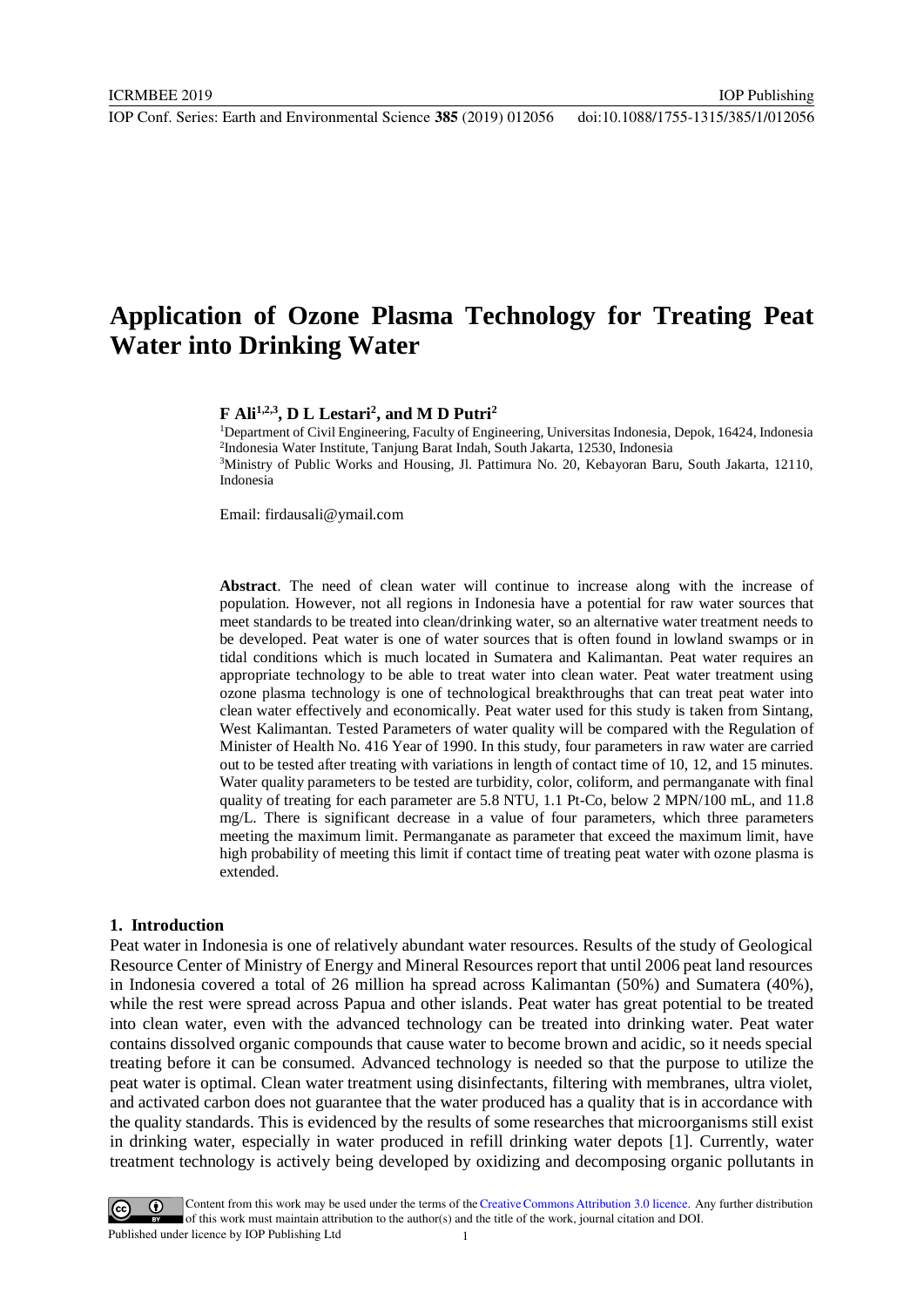water quickly, effectively and efficiently by using ozone  $(O_3)$ . Ozone is known as one of the strongest oxidizers that can be produced in two ways: Electrical Discharge, Plasma Corona Discharge which is known as Ozone Plasma. Electrical Discharge is the formation of  $O_3$  oxidizers through the  $O_2$  ionization process using alternating electric current high voltage in the air [2]. Whereas, Plasma Corona Discharge is the formation of  $O_3$  through the  $O_2$  ionization process by using relatively high voltage electricity using low currents that are emitted transversely between plasma cells so that the production costs are relatively lower or cheaper to be applied in water treatment.

Ozone plasma in water can produce various kinds of active ion species that have the potential to decompose the content of organic compounds in water. In addition, plasma can also produce UV light and shock waves that have the potential to significantly decompose organic compounds in water [1]. Drinking water treatment with an ozone [plasma system](https://www.austinozone.com) can replace the use of chlorine and activated carbon which has the function of killing microorganisms, and also at the same time can decompose the content of organic compounds. One development and application of ozone plasma technology for water treatment is to use ozone  $(O_3)$ . In purifying water, ozone and hydroxide radicals formed in the ozone plasma system function as cleaning agents, strong oxidizers, disinfection sterilizers, deodorizers, selfpurification, and even color decomposers. By looking at the ozone plasma working system and the characteristics of ozone, this study conducted an in-depth analysis to find out the benefits of using ozone plasma to treat peat water into clean/drinking water, especially in peat areas. This regarding that the use of ozone plasma technology has not implemented in the treatment of peat water, whereas in Indonesia there are many areas experiences clean water crisis, especially in areas that have raw water in the form of peat water.

## **2. Methodology**

## *2.1. Research Method*

This study uses independent variables and dependent variables. The independent variables are peat water sample originating from Sintang, West Kalimantan, and the length of time of contact  $(t<sub>c</sub>)$  between water in ozone plasma unit. The dependent variables are the value of coliform, turbidity, color, and permanganate. The equipment used in this study is water purification unit with ozone plasma technology. This technology has been widely marketed and is commonly applied for treating clean water. With a series of experiments in the various of  $t<sub>c</sub>$ , it will be known the effectiveness of the technology in treating the raw water (peat water) into drinking water.

## *2.2. Contact Mechanism and Ozone Plasma Reaction*

Ozone plasma contact mechanism in treating raw water (peat water) is based on the chemical-physical operation process which leads to the formation of OH- when the plasma unit is in contact with water (H2O). Plasma units with a relatively high supply of electricity in water will produce ion particle charged with ultrasound energy that are resistant to UV and even shock waves, thus encouraging the formation of OH-ions in solution [3]. In addition, the chemistry of plasma driven in the gas phase produces reactive oxygen and hydrogen peroxide which are not only radical, but also ozone, which will be needed to break down covalent gas so that it can produce plasma electrons. During the radical gas phase, there will be a diffusion process and changes in Henry's constant. Plasma also interacts with water which directly produces reactive ion species at the interface layer.

Interaction between ozone plasma and liquid will be able to provide an addition of oxidizers which will affect the oxidation level which is relatively much better than conventional methods, including: (1) consumables are not needed, because ozone plasma can be produced from ordinary air or the liquid itself, (2) the level of decomposition of organic compounds is relatively more effective, (3) because consumables are not needed, the costs and infrastructure normally used for consumables can be removed or substituted for the costs of overcoming other obstacles that may be encountered in water treatment, (4) ozone plasma application is inherently modular and can also be used as a final stage in water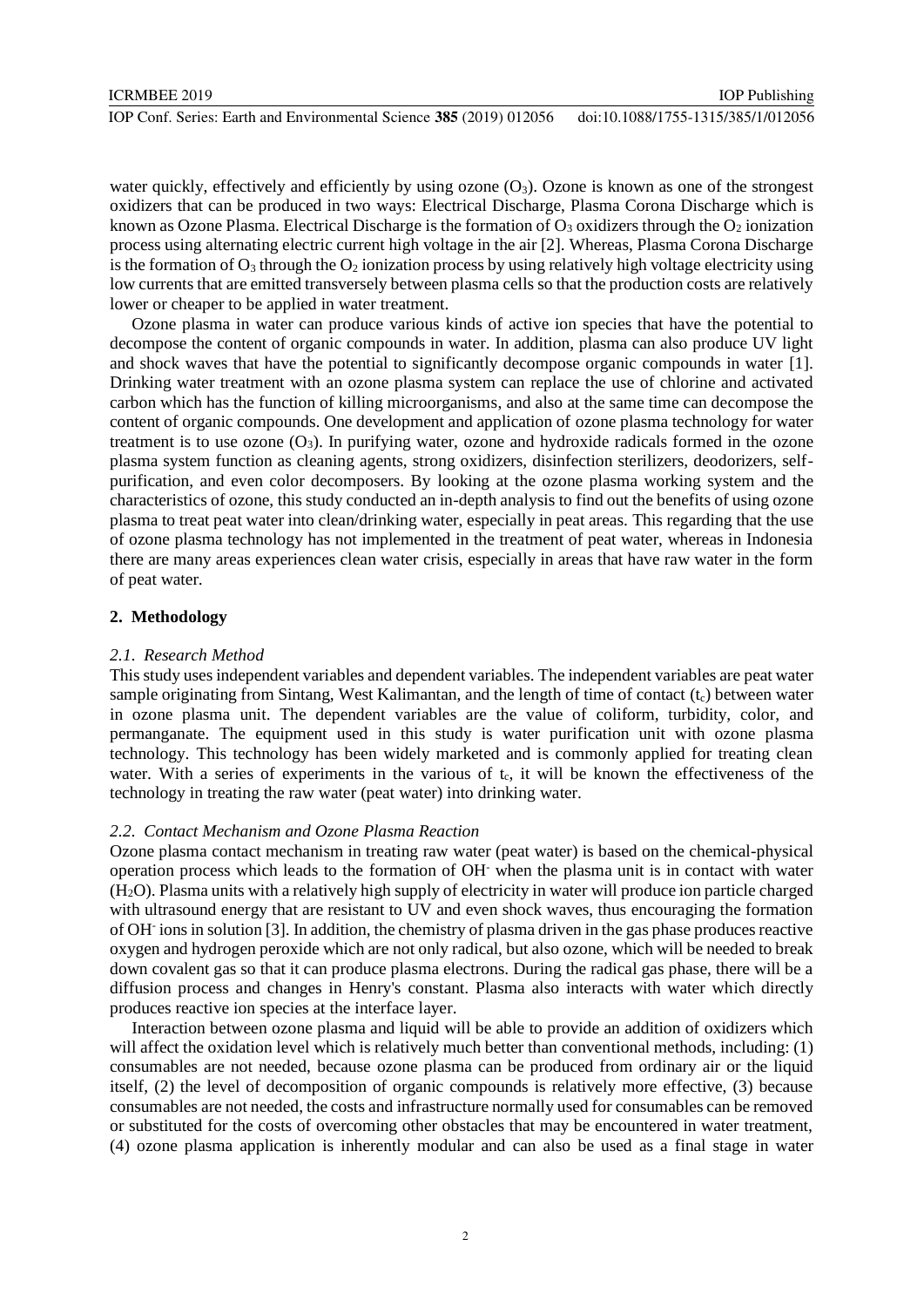treatment system that is no different from conventional UV stages for disinfection systems. The use of ozone plasma also allows for the elimination of micro contaminants.

In this ozone plasma system, peat water will be exposed directly with the concentration of  $O_3$ produced through a plasma non-contact tube. By using this system, peat water is treated effectively and efficiently to produce clean water that is suitable for consumption. The mechanism for purifying water with an ozone plasma system begins by injecting oxygen into an area that has a high voltage.  $O_3$  will be produced when passing through the corona plasma unit. When  $O_3$  in the water content passes through a charged tube, radical hydroxide, an oxidizing compound, such as hydrogen peroxide is also produced in the presence of internal high stresses. With this mechanism there will be more production of effective hydroxide radicals. The oxidation ability possessed by  $O_3$  and hydroxide radicals (OH $\cdot$ ) will be able to destroy germs and decompose materials that cannot be degraded by conventional means. The ozone and hydroxide radicals that have been used will then break down into  $H_2O$  and  $O_2$  forms which will then be released as treated water which has high dissolved oxygen and clarity that meet clean water standard.

In this study, an experimental treatment of peat water is conducted by varying the  $t_c$ , which is 10 minutes, 12 minutes, and 15 minutes. Time variations are made to determine the estimated effective time required by ozone plasma technology to reduce the parameters of coliform, turbidity, color, and permanganate which are the dominant parameters in peat water in general.

## **3. Results**

In this study, tests are carried out on four water quality parameters, which are coliform, turbidity, color, and permanganate. Coliforms in water need to be checked because even though they are not dangerous to humans, coliforms are a good indicator of the presence of pathogenic microorganisms in water. Pathogenic microorganism is a variety of bacteria, parasites, and viruses that have the potential to endanger human health [4]. The presence of coliforms in water samples will be greatly considered because it can indicate the effectiveness of the disinfection process. Chlorine as a disinfectant in the treating of peat water cannot be used because in the chlorine disinfecting process, *trihalomethane* (THM) dangerous compounds will be formed which can be carcinogenic which are triggered by the higher solubility of metals in water because the pH of water is lower [5]. For peat swampy water, it is normal that pH and DO are generally low [6].

The treated water from ozone plasma treatment will be compared with the quality standard stated in the Regulation of The Minister of Health No. 416 Year of 1990 about Water Quality Requirements and Supervision. In testing the parameter of coliform, the raw water has a value of 13 MPN/100 mL, where the allowable limit is 10 MPN/100 mL. After 10 minutes of treating with ozone plasma technology, the coliform level is below 2 MPN/100 mL. By looking at the effectiveness of the ozone plasma technology on water purification, it can be seen that the disinfection process in the ozone plasma works very well.

Turbidity in water can be defined as a decrease in the transparency of a solution because of the presence of suspended or dissolved materials that can cause light to be dispersed, reflected and not transmitted straight. The higher the level of turbidity of water, the more light will be dispersed [7]. Turbidity in water is also caused by colloidal particles, and suspended particles, such as clay, silt soils, fine grains which are divided into organic and inorganic materials, plankton and microscopic organisms. Iron bacteria can also be a source of turbidity. The turbidity also acts as an important indicator for organic pollution, the run-off of suspended material and heavy rain fall in the area [8]. Turbidity removal can be done by giving a coagulant, which is then processed through coagulation and flocculation. In this study, the process is not carried out by given the magnitude of the ability of hydroxide radicals to decompose non-degraded material. This can be seen from the results of experiments that showed a decrease in turbidity level from the previous 50.15 NTU in raw water to 34.6 NTU in water treated with  $t_c$  10 minutes, 12.6 NTU with  $t_c$  12 minutes, and 5.84 NTU with  $t_c$  15 minutes. When compared with the quality standard (25 NTU), it can be seen that purification of water with ozone plasma technology can meet quality standards while being able to cut the use of chemicals as a coagulant which commonly used in the water treatment process.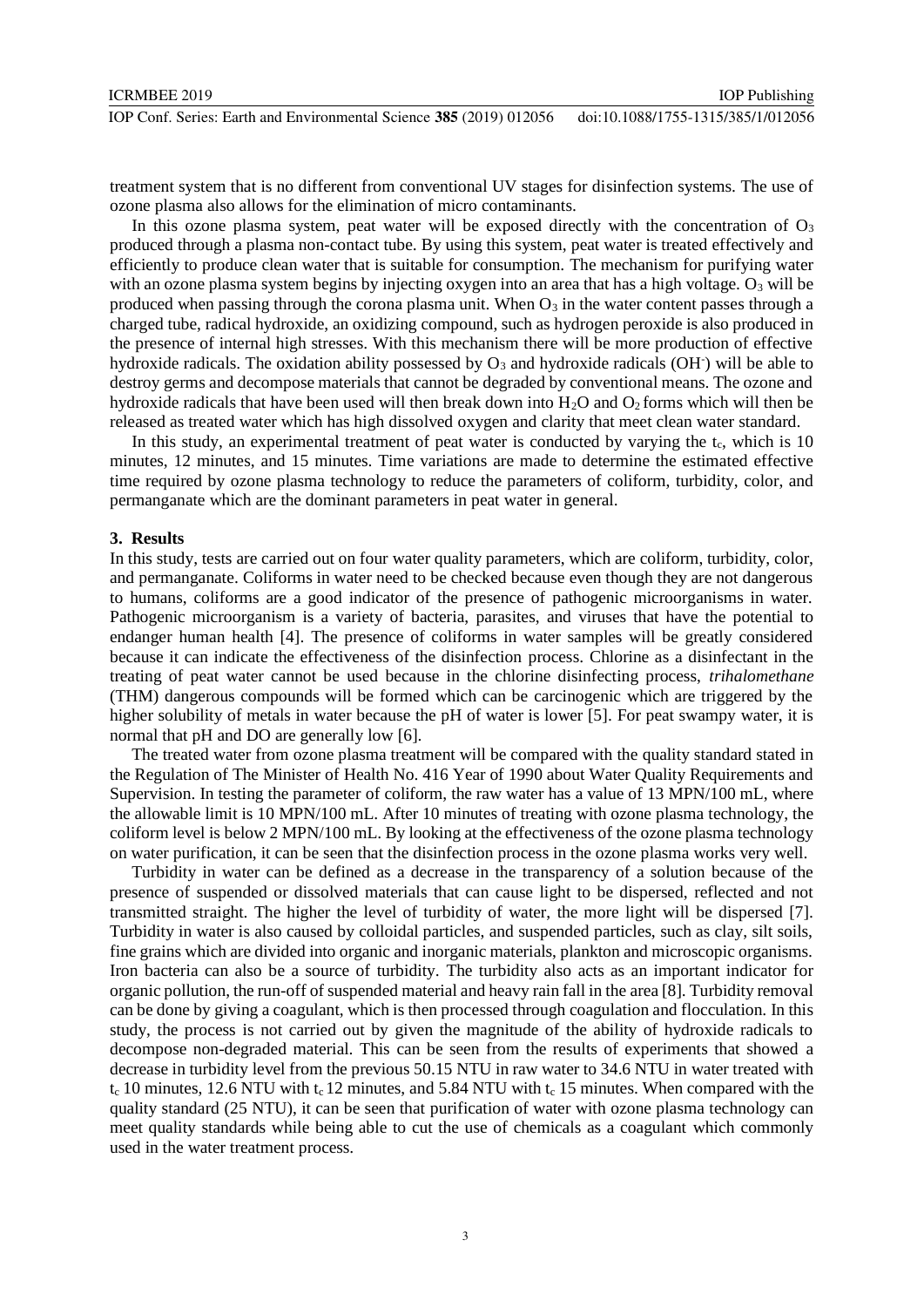| ICRMBEE 2019                                                        | <b>IOP</b> Publishing              |
|---------------------------------------------------------------------|------------------------------------|
| IOP Conf. Series: Earth and Environmental Science 385 (2019) 012056 | doi:10.1088/1755-1315/385/1/012056 |

Natural colors in water occur because of the presence of complex organic molecules that are contained from humus substances such as leaves. The color in the water can also increase concentrated if there is the presence of suspended substances. Color on water usually affects aesthetics compared to health problems [4]. The water in peat swamp is almost black in color. The main reason is the presence of an organic material from peat decomposition [9]. Peat water has a very high color intensity, namely brownish red color, which is caused by a high content of organic matter dissolved mainly in the form of humus acid and its derivatives. Humus acid, derived from the decomposition of organic matter, such as leaves, trees, or wood with various levels of decomposition. In some cases, the color will be higher due to the presence of iron metal which is bound by organic acids dissolved in the water. Technique of color removal can be done in various ways, including: Coagulation-flocculation-sedimentation-filtration, oxidation-reduction, activated carbon, or adsorption-absorption. The technique of color removal basically requires additional media or chemicals that will have a significant effect on the cost of water treatment. In this research, no additional media or chemicals are used at all, only by maximizing the processes that occur in ozone plasma system, where  $O_3$  and OH $\cdot$  dissolved in water will function to remove color. The color content of the raw water of peat water shows value of 7.8 Pt-Co with maximum limit according to the Regulation of The Minister of Health No. 416 Year of 1990 is 50 Pt-Co. With tc 10minute, treating the water with ozone plasma unit achieves  $3.5$  Pt-Co and if t<sub>c</sub> is increased to 15 minutes, the color level of treated water reaches 1.1 Pt-Co. This shows that treating peat water using ozone plasma has been proven to reduce the color level in the water.

Permanganate number is used to measure the high content of organic matter in water. Permanganate value is the amount of milligram of potassium permanganate needed to oxidize organic matter in 1000 mL of water in boiling conditions [10]. Excessive organic matter in drinking water is not permitted because in addition to causing unwanted colors, smells and tastes, it may also be toxic both directly and after compounding with other existing substances [11]. Permanganate number is closely related to the value of COD (Chemical Oxygen Demand), BOD (Biochemical Oxygen Demand), and DO (Dissolved Oxygen). The relationship between BOD and COD values with permanganate numbers are the three parameters which together indicate the number of organic (and non-organic) compounds dissolved in the waters. Thus, the higher the permanganate number, the higher the COD value and the BOD value.



**Figure 1**. Results of Peat Water Treatment with Ozone Plasma Technology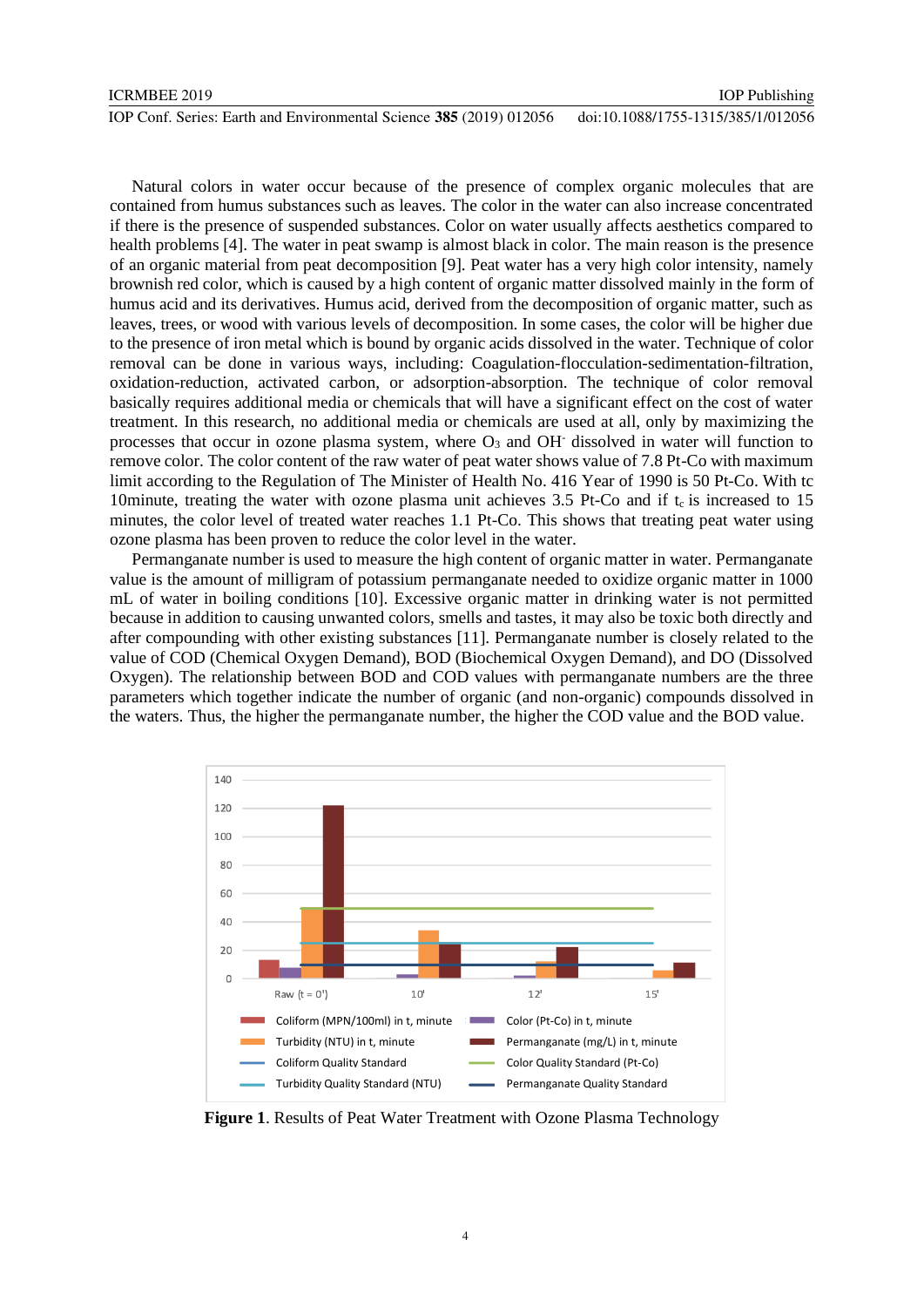IOP Conf. Series: Earth and Environmental Science **385** (2019) 012056 doi:10.1088/1755-1315/385/1/012056

The more complex water treatment system is needed if the BOD and COD content is high. The permanganate number in the peat water is 122.3 mg/L with allowable limit is 10 mg/L. In this study, it is found that after 10 minutes of treating, the permanganate number can be reduced to 26.3 mg/L. By using  $t_c$  12 minutes, the permanganate number can be reduced to 22.8 mg/L. By extending  $t_c$  3 minutes which is for total of 15 minutes of treating, the final value of permanganate number drops by almost half, reaching 11.8 mg/L. By looking at the results of this experiment, the treating experiments with  $t_c$ 15 minutes are able to significantly reduce the level of permanganate in peat water close to the quality standard. It can be said that the permanganate method in acidic condition has a better recovery [12]. This is probably due to the fact that most of the organic matters were oxidized more completely in acidic than in alkaline conditions [13]. To obtain better permanganate numbers, treating by the ozone plasma technology is needed with a  $t_c$  of more than 15 minutes or an estimated treating time of no more than 20 minutes. The results of this experimental treatment using ozone plasma technology are showed in Figure 1.

### **4. Discussion**

Peat water which is widely found on the islands of Borneo and Sumatra is a type of water that is commonly found in locations that often occur in tidal conditions, swampy areas, and lowlands. In general, peat water has acidic and brown properties and based on the Government Regulation No. 82 Year of 2001 concerning management of water quality and water pollution control, defines peat water as unsuitable for consumption so it must be treated in advance so that it is suitable for consumption [14], while swampy areas generally only have surface water from peat water. One appropriate solution is to use water treatment plant that can treat the peat water into consumable water. But conventional technology is not appropriate to be used to treat peat water. This is because to treat peat water into consumable water requires high technology and expensive costs so that its affordability by the community will be very low. Water treatment technology using ozone plasma is proven to be able to treat peat water into consumable water.

After treating the peat water by ozone plasma technology with  $t_c$  15 minutes, three parameters tested (coliform, color, and turbidity) are proven to be able to be treated and to meet the clean water quality standards based on the Regulation of The Minister of Health No. 416 Year of 1990. However, there is one parameter that has not met the maximum limit of clean water, which is permanganate number. Even though at  $t_c$  15 minutes the permanganate number is still above the maximum limit, there is a significant decrease and it is highly probable that permanganate number can be below the maximum limit if it is treated with a longer contact time.

#### **5. Conclusion**

Based on the results of treating peat water using ozone plasma technology, it is proven that the technology able to treat peat water very effectively compared to the conventional refining technology. At the  $t_c$  15 minutes treating peat water with ozone plasma, 3 of 4 test parameters (coliform, color, and turbidity) can be treated to be below the maximum limit. While another test parameter can be reduced significantly so the value is only slightly exceeding the maximum limit, and there is a high probability that the value can be treated to below the maximum limit by increasing the contact time of peat water in the ozone plasma unit. The use of ozone plasma to treat peat water will be able to reduce the use of chemicals to treat water into clean water so that it will have a significant impact on the cost of treating peat water. Thus, the use of this ozone plasma technology to treat peat water will be an effective cost to be developed and applied in many places on the islands of Kalimantan and Sumatra in Indonesia. This regarding that in the areas that have raw water in the form of peat water, the use of ozone plasma technology can be one of appropriate alternative to treat the raw water into clean/drinking water.